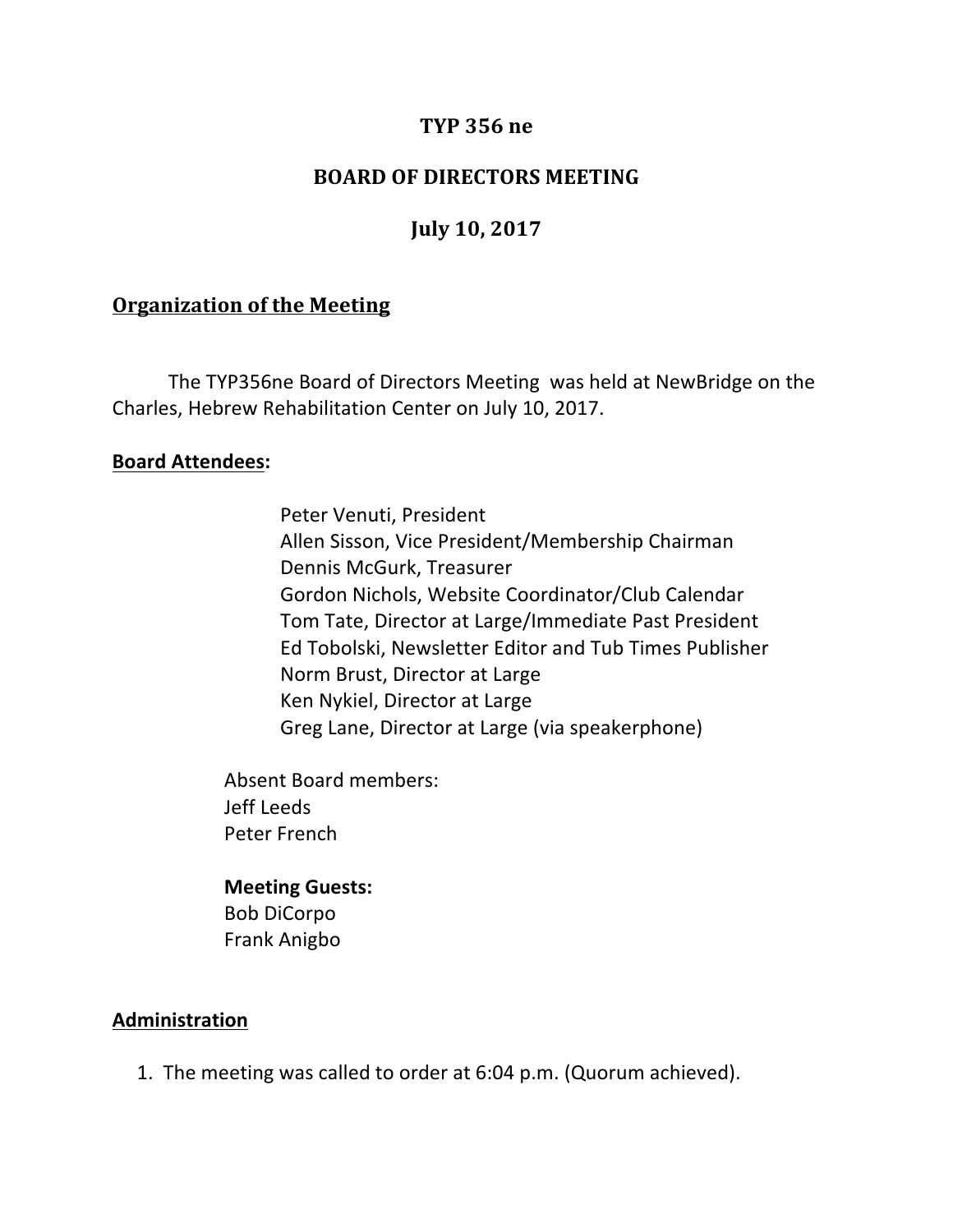2. A vote was made to accept the meeting minutes for last regular BoD meeting 5.8.2017 Accepted.

- 3. A Membership Report was presented by Allen Sisson Currently, there are 185 paid-up members  $-$  Finally!
- 4. The financial report was presented by Dennis McGurk. Our balance as of  $5/10/17$  is \$7059. We deposited \$275 for the month and distributed \$214 in expenses.
- 5. Gordon Nichols presented the Website/Club Calendar report. Website Photo and Calendar sections are up to date as of today. Looking for member photos from the Endicott show last weekend Gordon notified the Board of a proposed spec for a new website format. This proposal was emailed to the Board today for review and comment. Once we have Board acceptance for the direction, Colin Blake and Gordon can begin the search process for new site software.
- 6. The Tub Times report was presented by Ed Tobolski.

The latest (July) Tub Times has been published to our email list and will be added to the website. Ed is still looking for someone to help out with the "Featured 356" articles. He needs a volunteer to identify members who are willing to write articles about their 356, like Bill Sooter does with the "Featured Members" articles. 

Can we just send out an email? Ed will email the club, looking for volunteers (more detail in that email).

7. The Lavender tour is a go.

May see late day showers.

Everything coming together: 17 cars 29 people with quite a few locals from CT. 

Peter is bringing the spares kit to give to Gordon (driving sweep in Kelvinator) for the trip.

8. Holiday Party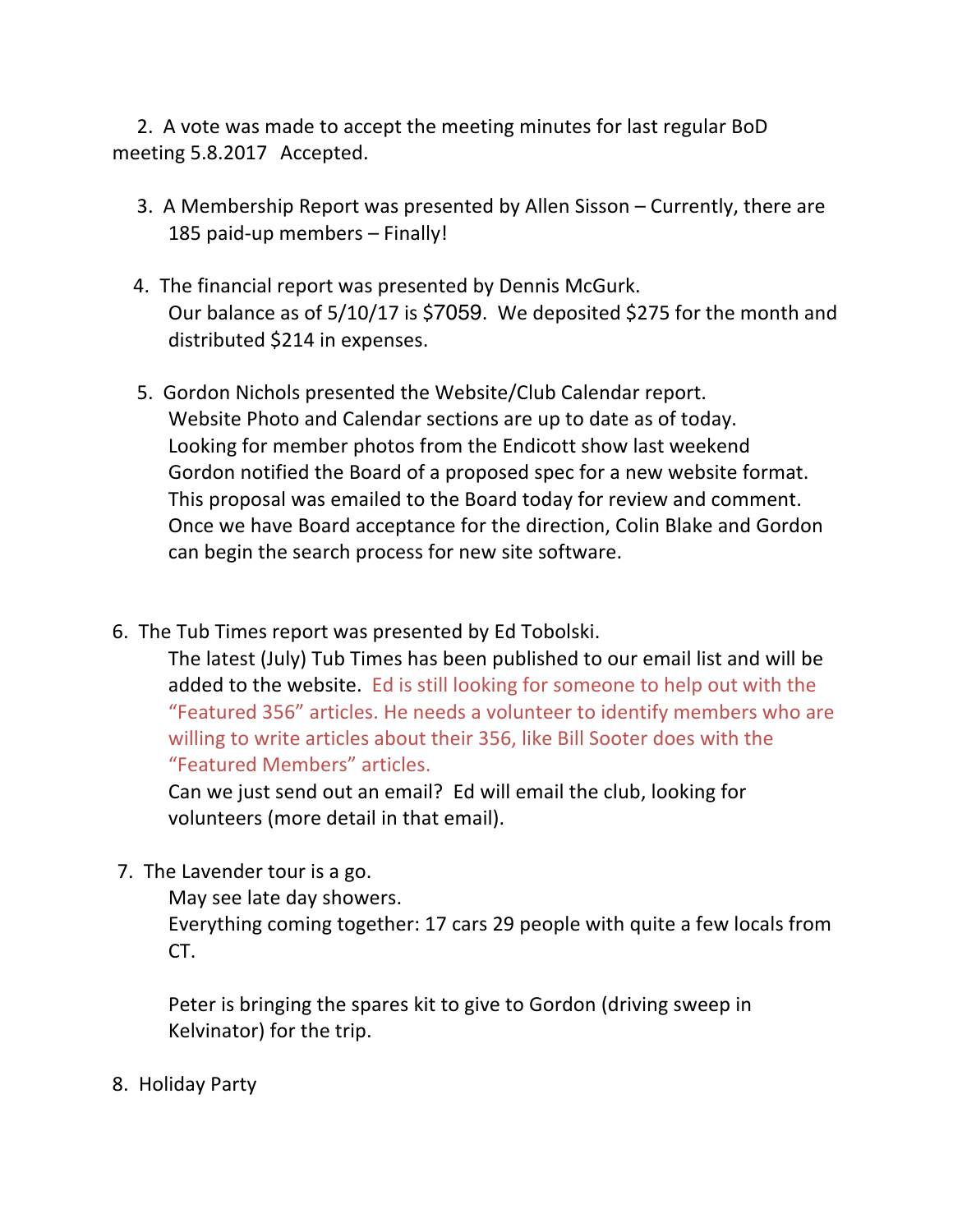Repeat of last year, in between Football games. Need a check for \$500 to hold the date - Same prices as last year. 2016 headcount was 35. Expect something similar this year. Board should review the proposal from Ken Nykiel and weigh in by the end of the week.

**9.** Reprinting the club brochure – Ed Tobolski:

Should we include info for the club's 20'th anniversary? Should we also update the club CD to include 20 years of club photos? (Probably Not) Should we update the badge to show "Since 1998" or just have a

sticker or small badge showing "Since 1998" to be affixed near the existing badge. We need someone to design the new badge - Peter to ask around for a designer.

10. Club day – Ed Tobolski:

Nothing firmed up yet.

Looking for board member input for trivia items, the rest being addressed by Ed and Dennis.

## **New Business**

1. inappropriate emails seen on the membership mailing list.

1 member has been temporarily suspended from the club-wide email list for his inappropriate emails to the group on 7/9/2017.

While that member has apologized (via email), he still does not feel the email was inappropriate.

Several members on both sides have taken issue and are asking for action.

This is the one and only issue like this seen in the past ten years. The vast majority of the club does not condone this sort of stuff. The bylaws of the club outline what message content is acceptable to the club on the email service. The messages in question fall outside of those guidelines and give the board reason to dismiss the offending member.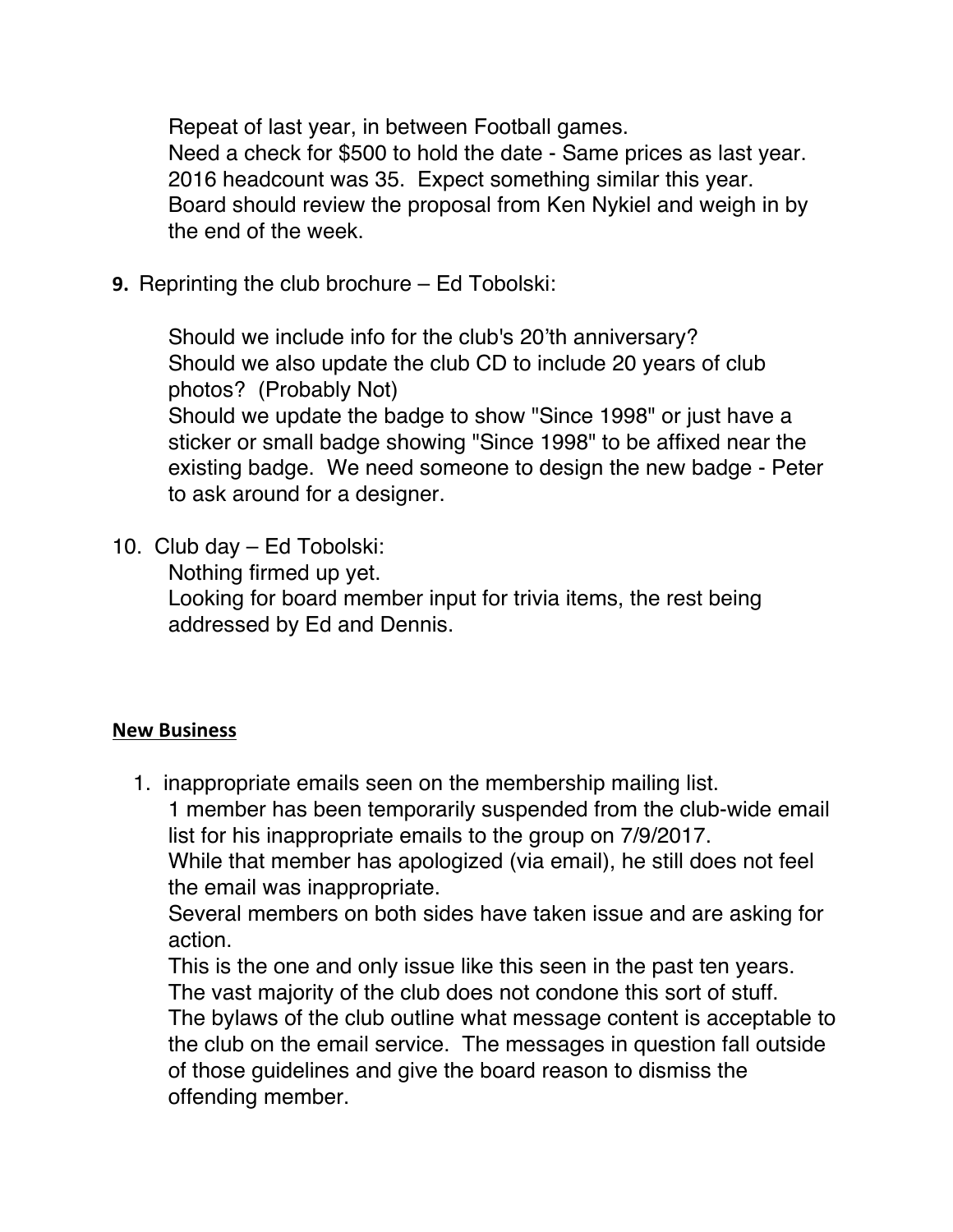Dennis McGurk: The guy didn't mean it, he has apologized, many of us have screwed up and sent emails to the wrong group, too, so should we give him the benefit of the doubt? If we toss him out, what kind of precedent does that set? What message does that send to the membership? This was a very bad mistake, but do we eject him because of his personal opinion?

Ken Nykiel: We have but 2 issues: Content and use of email for that content. We have had issues in the past, particularly in classified ads selling non-356 stuff. So if it violates the club policy, how should we respond?

Allen Sisson: Allen feels that ALL of the emails were totally inappropriate and that the author refuses, over and over, to recognize his errors and continues to make his case. Allen strongly feels that the board should take the harshest action we can to send the message that we will not tolerate this stuff. The author generated racist and political content, then denied that it was so.

Guest Bob DiCorpo: He knows Dave Willard and feels that, yes, he posted political and religious material, but he directed that to specific others in the club and only sent it to the entire club roster by mistake - Do we chastise the other named recipients, too? Willard is getting old enough that he is losing some of his faculties and probably did not mean to post such stuff to a public forum.

Yes, he should be reprimanded, and strongly, by the board, but not ejected from the club. Willard has been in the club since founding and has a lot of friends in the club - if we eject him, will his friends want to leave, too? Bob recommends a six-month suspension

Guest Frank Anigbo: Joined club in 2013.

He is a member of other car clubs. Got interested in THIS club because of the positive sense of belonging with this group. He is more interested in classic cars than racing and high speed. He felt that this club is very much to his liking due to the welcoming members.

He understands that an open email forum is at risk for what any one member does.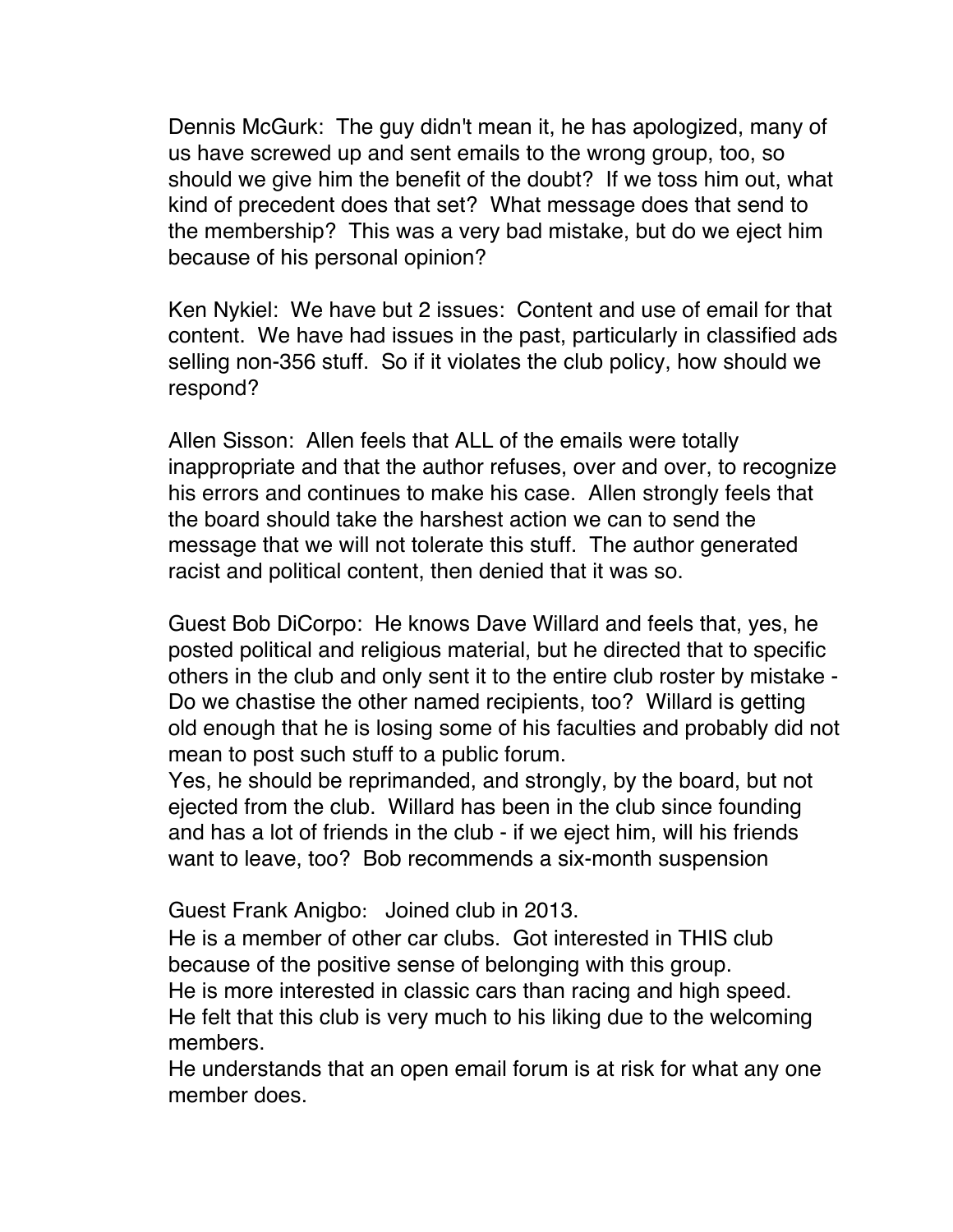What the club is responsible for is how you react to issues like this. The first email was bad enough, but Dave Willard's response to member reactions in defending his positions went far further in expressing his opinions and exposed him as a racist and bigot. Frank feels that stereotypes matter every day to all of us. What Willard wrote was careless words that many can ignore, but they still hurt others.

The board must decide what we do about this individual and, more importantly, what kind of club do we want to be? Be careful of the club you want to define – Choose one as welcoming to "car people" without racist, bigot or religious overtones.

Tom Tate: Does the board and club members determine who will be allowed to be a member of this club? We will lose some members no matter what direction the board takes, so do we, as a club, want to take the position of non-tolerance of racial or religious issues?

Gordon Nichols stated that he is a moderator on a couple of websites and something like this is dealt with differently on email versus a web forum; On a web forum, the moderator(s) monitors forum activity and can suspend/delete individual posts or entire threads if inappropriate content is found so that the membership does not see it. After that, the individual(s) involved is contacted privately by the monitor, reprimanded and given a second chance. The next time it occurs the individual is banned from the site. With an email server, once content is sent it cannot easily be recalled and the damage is done. The only recourses are (1.) Ignore it, (2.) public apologies from the people involved, (3.) public reprimand or (3.) suspension from the email list or from the club.

Peter Venuti is proposing a 6-month suspension with the expectation that the suspension may force one or more resignations. A six month suspension would end the 2017 driving season for Mr. Willard. Do we want to send a stronger message and eject him? Eight board members feel we should. Others, not so sure and may favor a suspension (no attendance at club events, no use of club email server, no posting to web site) or a letter of reprimand.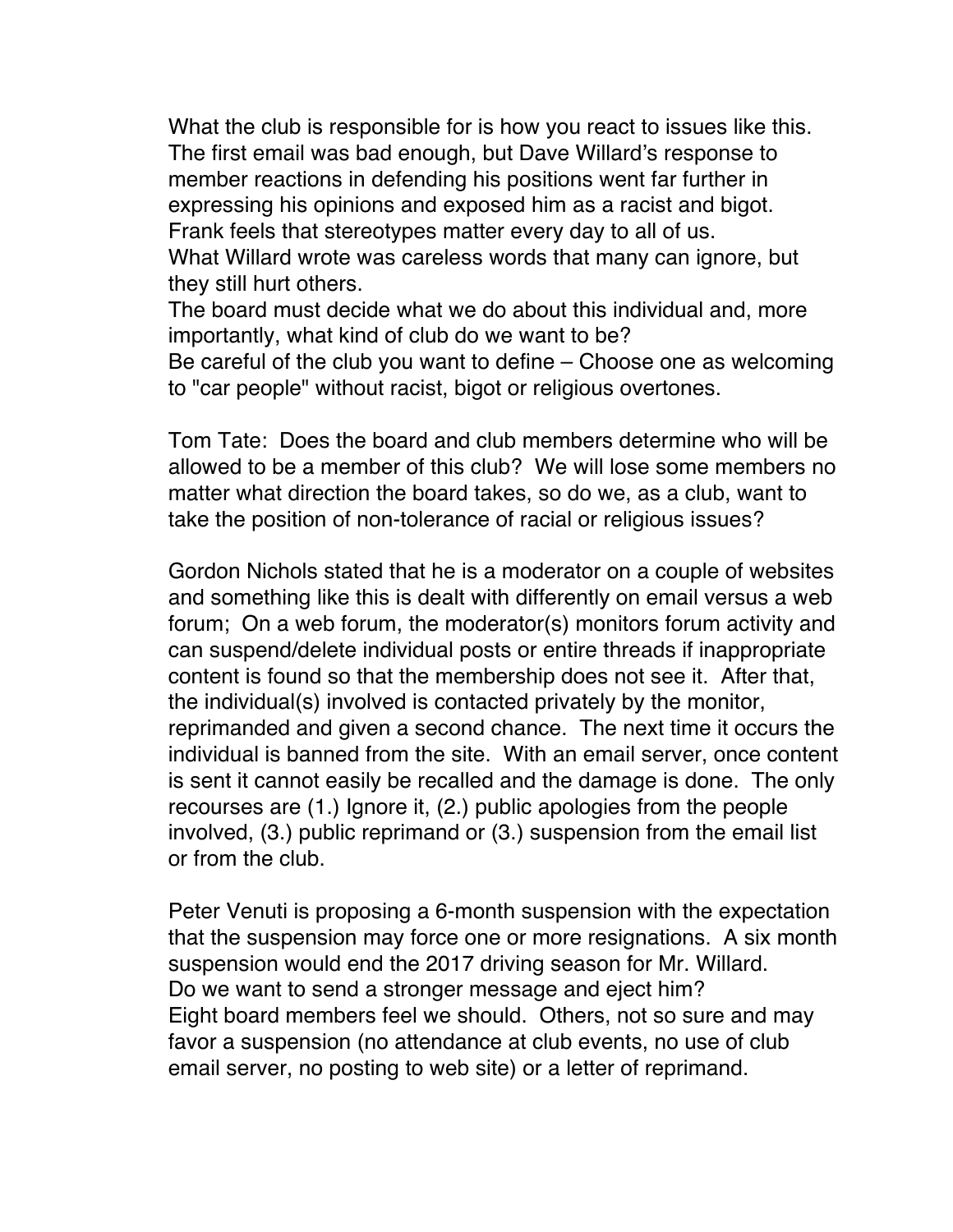Ed Tobolski said that a suspension was pointless for events since Willard could just show up anyway. Ed favors a letter to Willard from the club reprimanding him and seeking an apology to the club – This was supported by Dennis.

Allen Sisson apologized to the board and Dennis in particular for losing his temper earlier in the meeting from an emotional outburst. Still, he feels he cannot be part of a club where a member is allowed to attack another member publically without repercussions from the Board.

Board Decision time: Do we eject a member and run the risk of losing other members sympathetic to him, or do we simply reprimand that member and risk losing yet other members who support ejection? Several Board members agreed that there will be repercussions with whatever vote the board takes on this issue.

Options:

1. Dismiss Willard. Voted on with 6 yea, 3 nea. Peter will poll the two absent members for their votes and inform the Board of their vote position. The motion needs 9 of eleven votes to pass. If it doesn't pass, the Board will vote on suspension (with potentially the same result).

2. Willard gets 6-12 month suspension. Not voted upon at this time, waiting for the results of #1

3. Board sends out an apology to the club and reiterates the club's by-law position that the use of email for posting controversial content will not be tolerated as a reminder to members for the future and leaves it at that.

## **Next Board Meeting**

The next Board of Director's meeting is scheduled for 6:00 p.m. Monday, August 7, 2017 and the location will be NewBridge on the Charles in Dedham, followed by a 7:00 p.m. dinner at The Brickhouse Cafe in Dedham. As always, attendance by